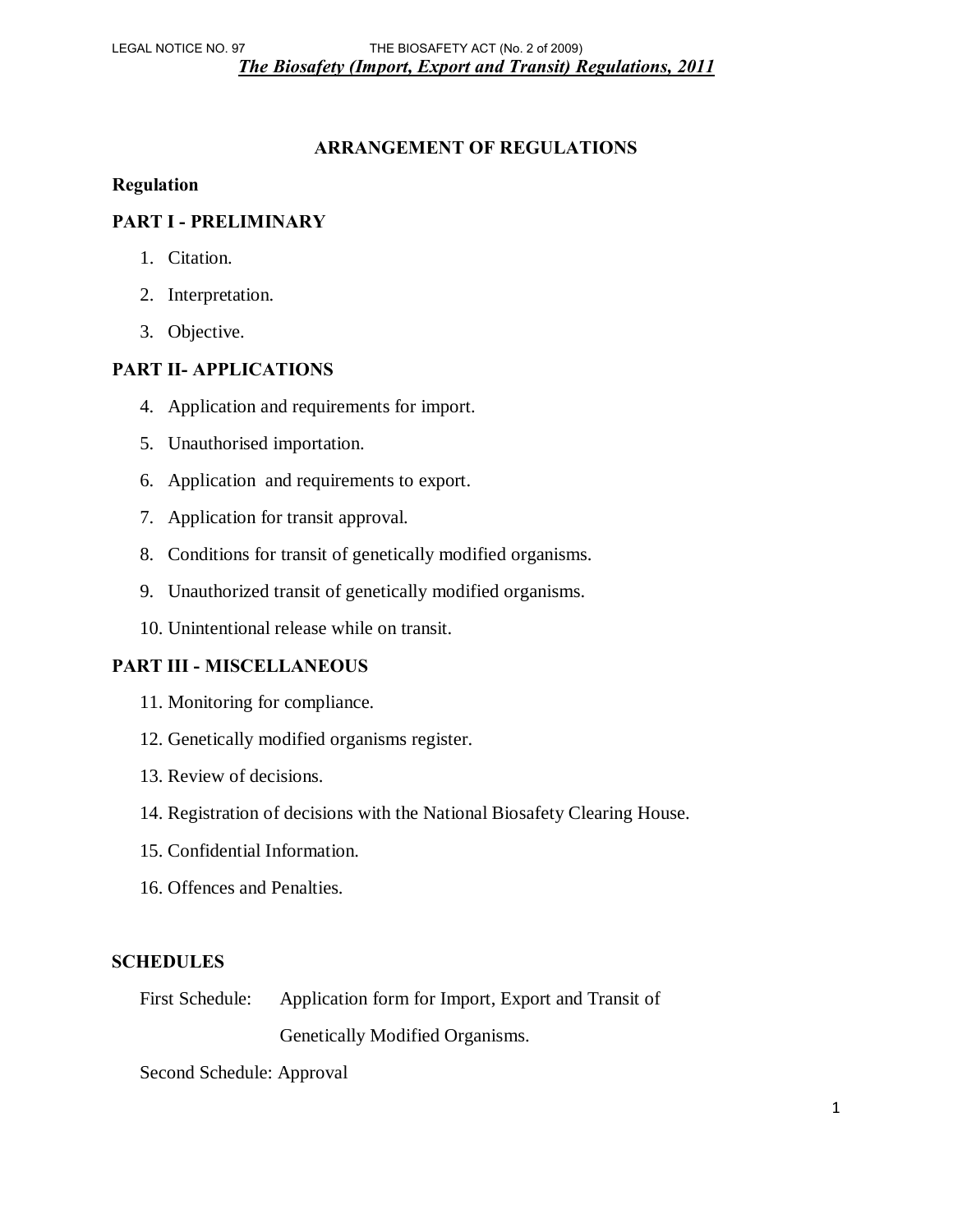# **THE BIOSAFETY ACT**  *(No.2 of 2009***)**

 **IN EXERCISE** of the powers conferred by section 51 of the Biosafety Act, the Minister for Higher Education, Science and Technology makes the following Regulations-

# **THE BIOSAFETY (IMPORT, EXPORT AND TRANSIT)**

# **REGULATIONS, 2011**

## **PART I- PRELIMINARY**

| Citation.       | 1. These Regulations may be cited as the Biosafety (Import, Export and Transit)<br>Regulations, 2011.                                                                                                                                                              |
|-----------------|--------------------------------------------------------------------------------------------------------------------------------------------------------------------------------------------------------------------------------------------------------------------|
| Interpretation. | 2. In these Regulations unless the context otherwise requires-                                                                                                                                                                                                     |
|                 | Authority omeans the National Biosafety Authority established under section 5<br>of the Act;                                                                                                                                                                       |
|                 | Biosafety Clearing-Houseø means a mechanism for exchange of scientific,<br>technical, environmental and legal information and experience with genetically<br>modified organism;                                                                                    |
|                 | competent authority omeans an agency of another country responsible under its<br>national law for the control or regulation of genetically modified organisms;                                                                                                     |
|                 | contained use tmeans any activity undertaken within a facility, field,<br>installation or other physical structure, which involves genetically modified<br>organisms that are controlled by specific measures to provide safety for humans<br>and the environment; |
|                 | Executained use premises of includes a facility, field, installation or other physical<br>structure in which contained use is undertaken;                                                                                                                          |
|                 | environmental released means introduction into the environment of a<br>genetically modified organism for which an approval has been granted in                                                                                                                     |
|                 | $\overline{2}$                                                                                                                                                                                                                                                     |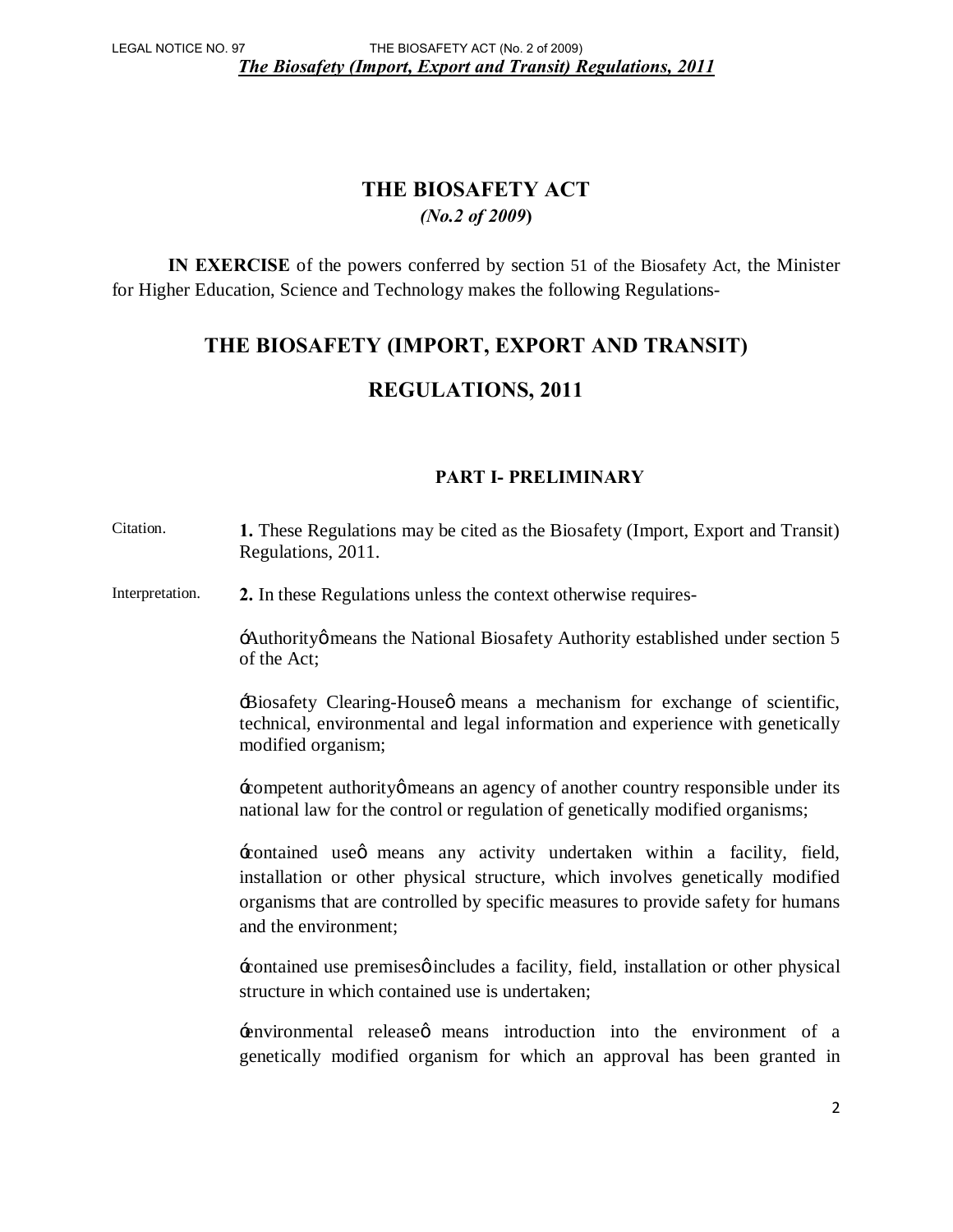accordance with the Biosafety (Environmental Release) Regulations, 2011;

+export omeans to take out of Kenya genetically modified organisms;

'genetically modified organism' means an organism that possesses a novel combination of genetic material obtained through the use of modern biotechnology techniques;

 $\pm$ import $\phi$  means to bring into Kenya a genetically modified organism;

 $\pm$ transitø means the movement of genetically modified organisms through Kenya to another country.

Objective. **3.** The objective of these Regulations is to ensure safe movement of genetically modified organisms into and out of Kenya while protecting human health and the environment.

#### **PART II- APPLICATIONS**

Application and requirements for import. **4.** (1) A person shall not import a genetically modified organism without a written approval from the Authority.

> (2) An application to import a genetically modified organism shall be in the form set out in the First Schedule to these Regulations and shall be accompanied by-

- (a) a cover letter; and
- (b) the prescribed fee.

(3) An application to import genetically modified organisms shall be made to the Authority and shall specify-

(a) the species or identity and amount of the genetically modified organism to be imported; and

(b) the proposed port of entry into Kenya;

 (c) the intended purpose for the genetically modified organism provided that-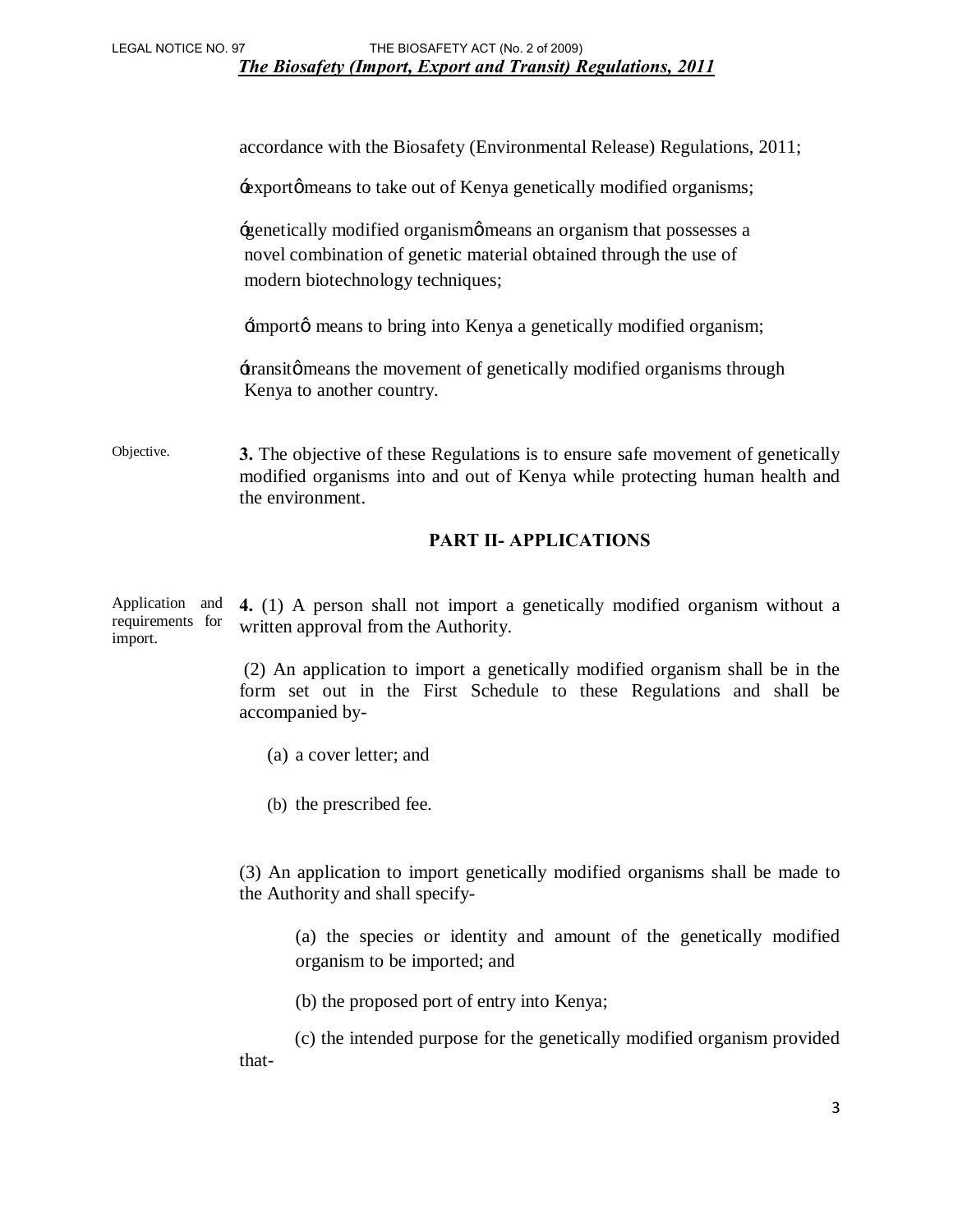- (i) where the intended purpose is for contained use the Regulations on Contained Use shall apply;
- (ii) where the intended purpose is for environment release the Regulations on Environmental Release shall apply.

(4) An approval granted by the Authority shall be in the form set out in the second schedule to these Regulations.

(5) The Authority may opt not to undertake risk assessment where it had granted previous approval for import of the same genetically modified organisms from the same source.

(6) A person who contravenes sub-regulation (1) of this regulation commits an offence.

Unauthorized importation. **5.** In the event of an import of a genetically modified organism for which no authorization has been granted, the Authority -

- (a) shall initiate remedial actions such as refusal of entry, destruction or set conditions of use ; and
- (b) may inform and advise the public, of such genetically modified organisms.

Application and requirement for export.

**6.** (1) A person shall not export a genetically modified organism without a written approval from the Authority.

 (2) An application to export a genetically modified organism shall be made to the Authority in the form set out in the First Schedule to these Regulations and shall be accompanied by-

(a) consent or approval for import issued by the competent authority of the importing country; and

(b) the prescribed fee.

(3) An application to export genetically modified organisms shall specify-

(a) the species or identity and amount of genetically modified organisms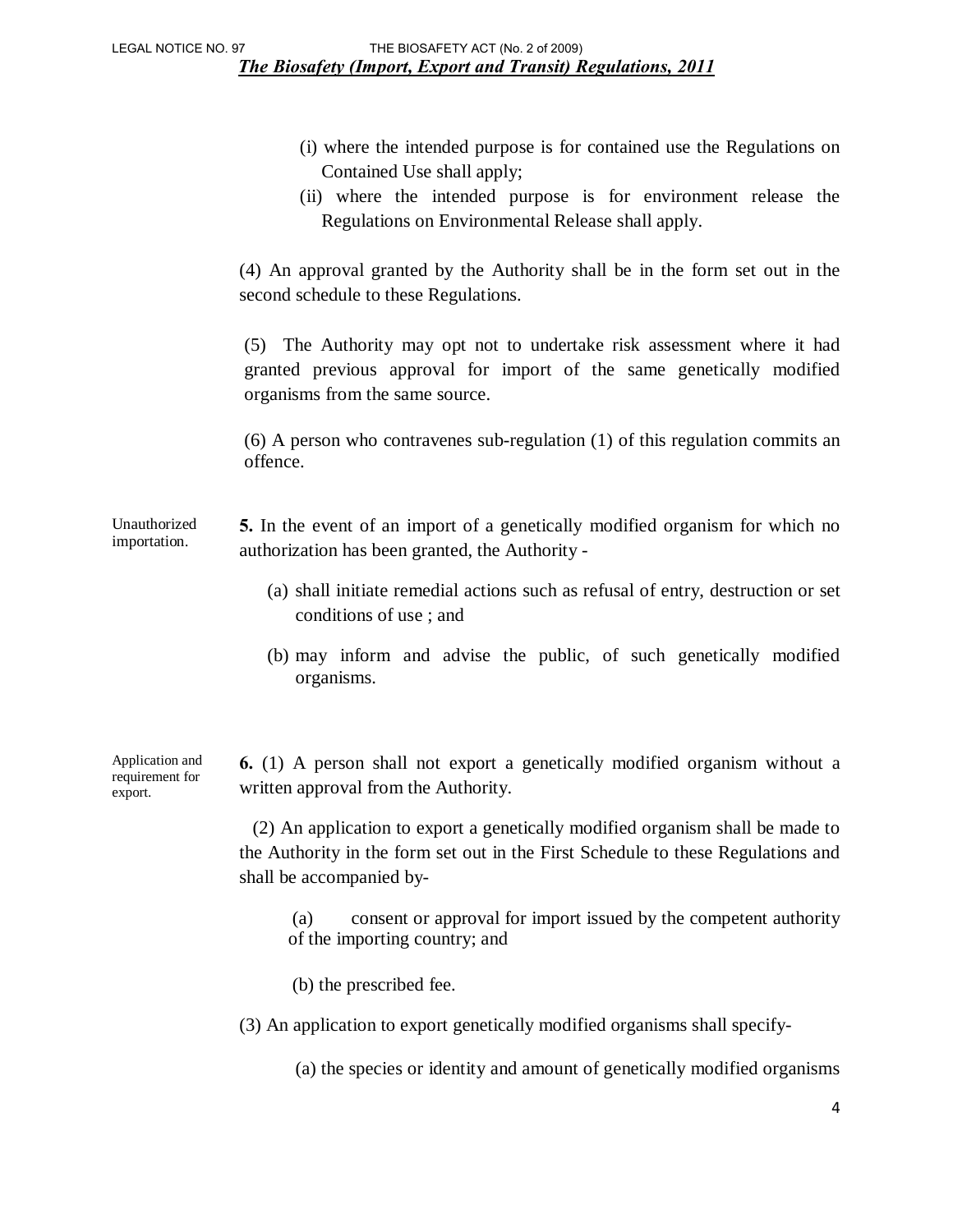that is to be exported; and (b) the proposed port of exit from Kenya;

 (4) The Authority shall, upon receipt of an application to export a genetically modified organism, confirm that the export meets the requirements of the importing country and may issue an approval to export the genetically modified organisms in accordance with the second schedule.

(5) The Authority shall give a copy of the approval to the relevant regulatory agency for authorization of export.

(6) A person who contravenes sub regulation (1) of this regulation commits an offence.

Application for transit approval. **7.** (1) A person shall not transit a genetically modified organism, which is not destined for Kenya without an approval from the Authority.

> (2) An application for transit of genetically modified organisms shall contain the information set out in the First Schedule to these Regulations.

> (3) A person transiting genetically modified organisms shall ensure that the genetically modified organisms are appropriately packaged and transported in accordance with these Regulations and other applicable International standards.

(4) A person who contravenes sub-regulation 1 commits an offence.

**8.** (1) A person transiting genetically modified organisms shall provide a copy of the approval granted by the Authority or clearance at the port of entry and exit.

(2) An approval to transit shall include **−** 

- (a) suggested methods for packaging and handling of genetically modified organisms imported through conveyor shipment which shall comply with the relevant international and national requirement for repackaging and handling of conveyor shipped commodities ;
- (b) a requirement that conveyor shipment shall meet import conditions under these Regulations;
- (c) a copy of the import permit issued by the receiving country indicating the quantities or volumes involved from the country of origin and that the consignment may contain genetically

Conditions for transit of genetically modified organisms.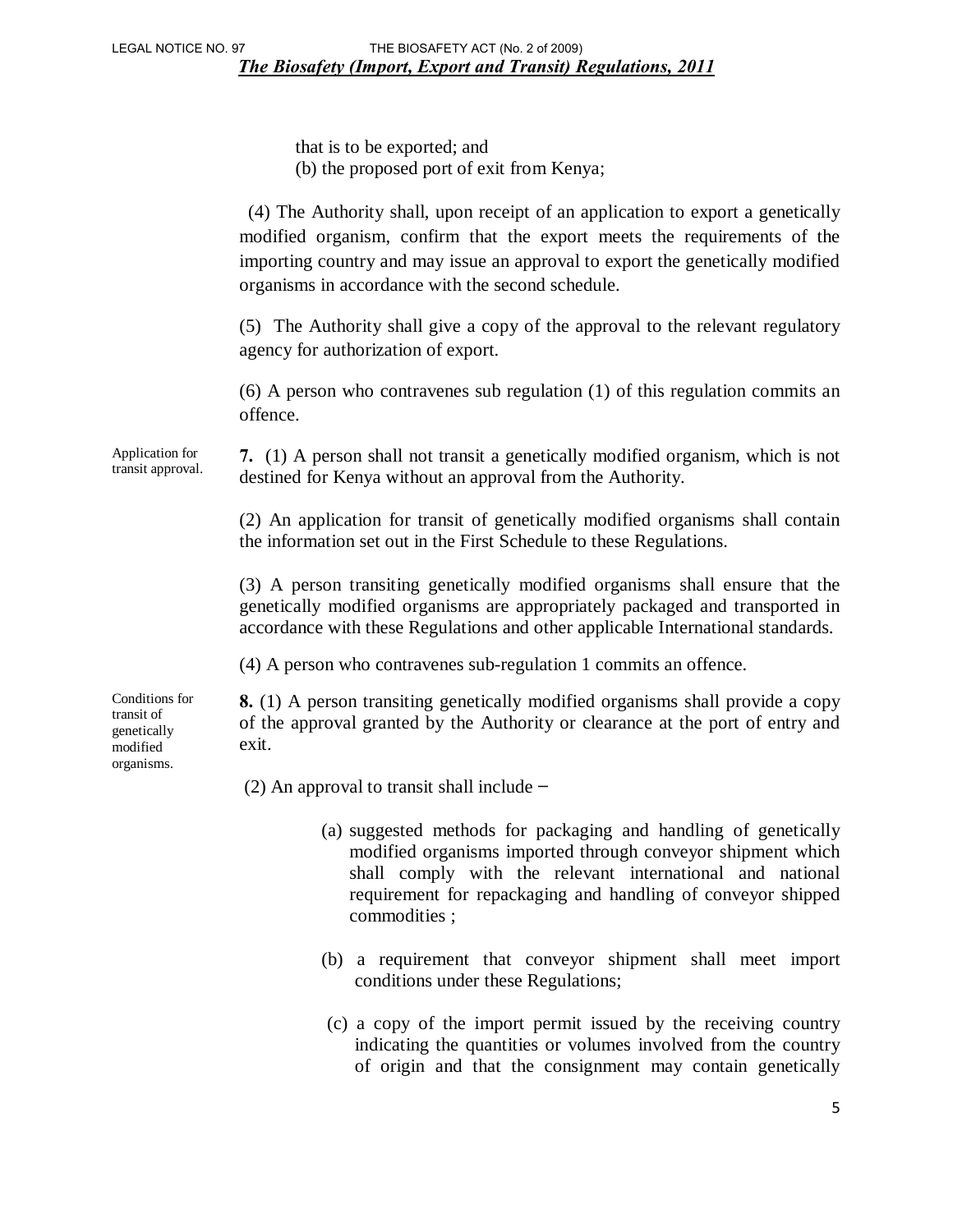modified materials.

|                                             | (3) The Authority shall liaise with the relevant regulatory agency to ascertain<br>that the consignment at the port of entry and exit is consistent with<br>accompanying documents. |
|---------------------------------------------|-------------------------------------------------------------------------------------------------------------------------------------------------------------------------------------|
| Unauthorized<br>transit of<br>genetically   | <b>9.</b> In the event of transit of a genetically modified organism for which no<br>authorization has been given, the Authority-                                                   |
| modified<br>organisms.                      | (a) shall initiate remedial actions such as refusal of transit, destruction or<br>set conditions for transit; and                                                                   |
|                                             | (b) may inform and advise the public of such genetically modified<br>organisms.                                                                                                     |
| Unintentional<br>release while on<br>tansit | 10. (1) In the event of an accident involving genetically modified organism on<br>transit it shall be the responsibility of the person transiting and the importer to 6             |
|                                             | (a) notify the Authority immediately both verbally and in writing of the<br>accident; and                                                                                           |
|                                             | (b) as soon as possible provide the Authority with information regarding-                                                                                                           |
|                                             | (i) the circumstances of the accident;                                                                                                                                              |
|                                             | (ii) the identity and the quantity of genetically modified<br>organisms released;                                                                                                   |
|                                             | (iii) the accident that is necessary to assess the impact to human<br>health and the environment; and                                                                               |
|                                             | (iv) any emergency measures taken to avoid or mitigate any<br>adverse impact of such accident on the environment and human<br>health.                                               |
|                                             | (c) take all appropriate short term, medium term and long term measures<br>are taken to avoid or mitigate any adverse impact of such accident on<br>environment and human health.   |
|                                             | (2) The Authority may inform and advise the public, of the accident.                                                                                                                |
|                                             | (3) The Authority in consultation with the relevant regulatory agency shall                                                                                                         |

6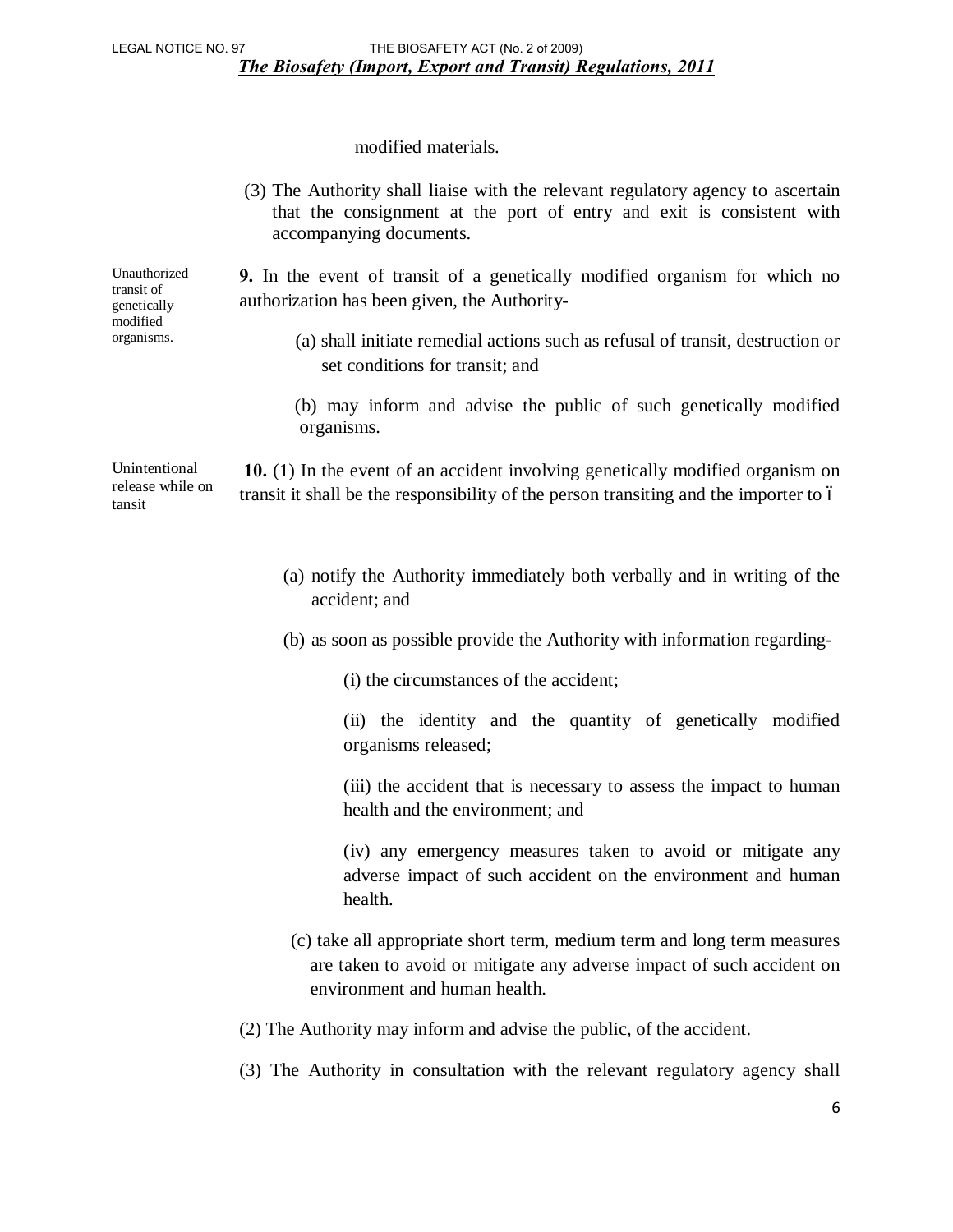undertake necessary action to minimize risk to human health and environment.

### **PART III- MISCELLANEOUS**

Monitoring for compliance **11.** The Authority shall liaise with the relevant regulatory agency to monitor any imported genetically modified organisms for compliance with the requirements of these Regulations.

Genetically modified organisms register. **12.** The Authority shall maintain a register, which shall contain all applications made to, and decisions made by, the Authority on genetically modified organisms.

Review of decisions. **13.** Where the Authority or a person granted an approval under these Regulations considers that 6

- (a) a change in circumstances has occurred that may influence the approval or the conditions issued under the approval; or
- (b) additional relevant scientific or technical information has become available,

the Authority may on its own volition or on the request of the person granted the approval, review its decision.

Registration of decisions in the National **14.** The Authority shall register all decisions made under these Regulations in the National Biosafety Clearing House within thirty days of making the decision.

Confidential information. **15**. (1) An applicant may indicate the information in the application that should be treated as confidential and shall give verifiable justification in such a case.

> (2) The Authority shall decide, after consultation with the applicant which information may be kept confidential and shall inform the applicant of its decision.

> (3) The Authority shall not disclose to a third party any information considered to be confidential and shall respect Intellectual Property rights relating to the data received.

(4) The Authority shall not consider the following information as confidential- (a) name and address of the exporter and importer;

Biosafety Clearing House.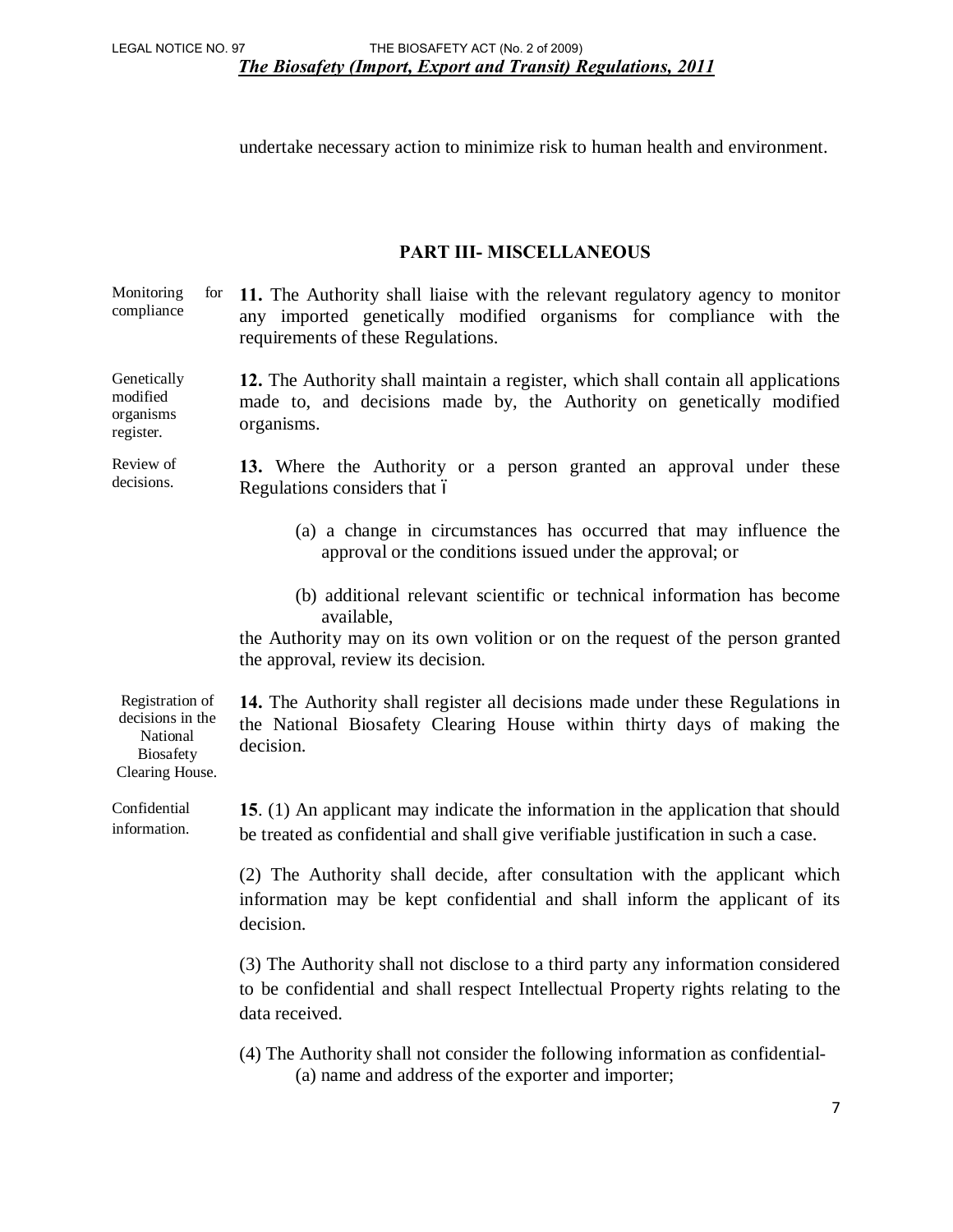- (b) unique identifier of genetically modified organisms;
- (c) a summary of the risk assessment; and
- (d) any method and plans for emergency response.

(5) Where the applicant withdraws the application, the Authority shall respect the confidentiality of the information declared.

Offences and penalties **16**. A person who contravenes the provisions of these Regulations commits an offence and is liable on conviction to a fine not exceeding twenty million shillings or to imprisonment for a term not exceeding ten years or both.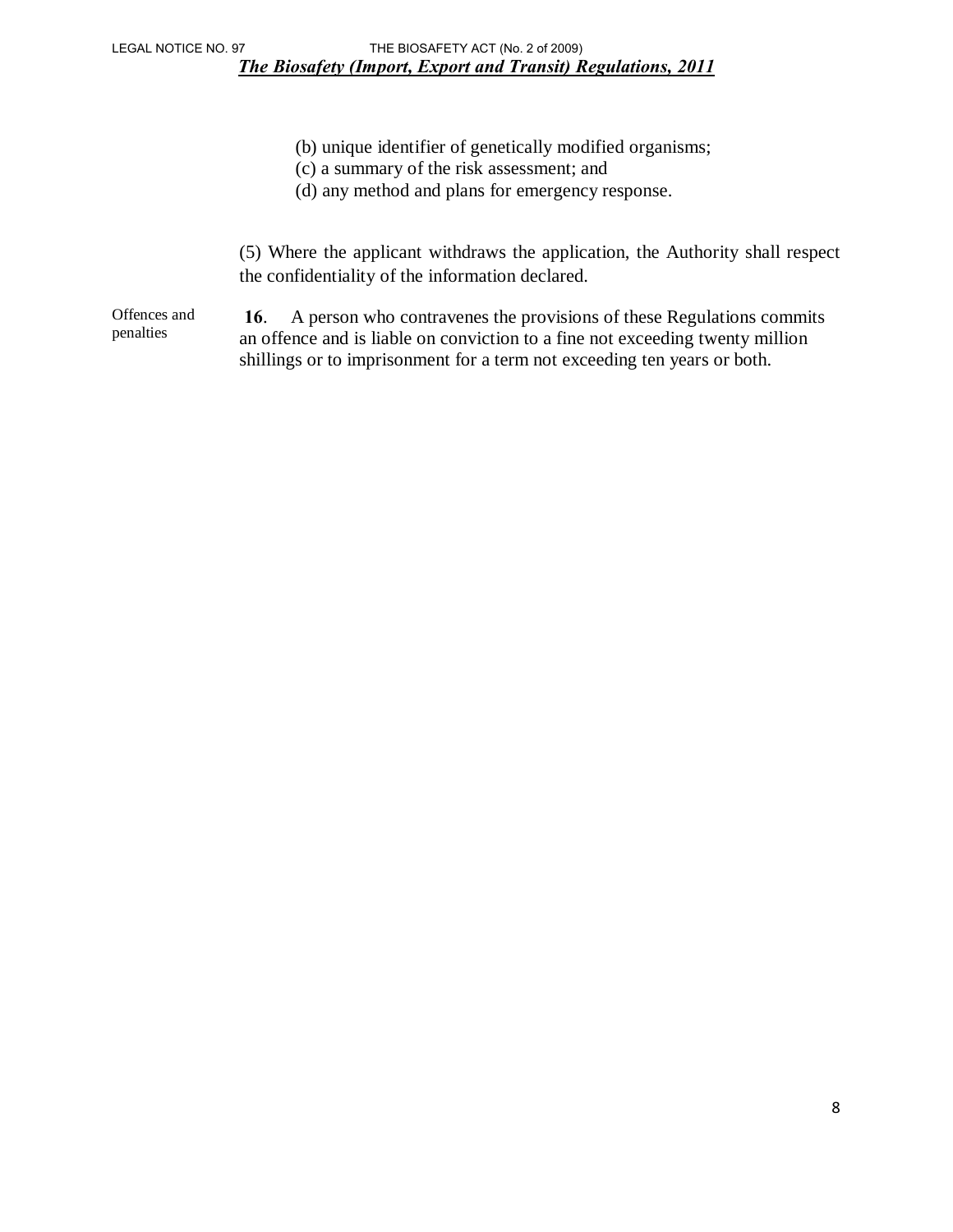## **FIRST SCHEDULE …….. (r 4(2) 6(2) 7(2))**

## **APPLICATION FORM FOR IMPORT, EXPORT AND TRANSIT OF GENETICALLY MODIFIED ORGANISMS**

| 1. Name, address (including physical address) and<br>contact details of the importer/exporter                                                               | Type of application (Tick as appropriate)<br>Import<br>Export<br>Transit            |  |
|-------------------------------------------------------------------------------------------------------------------------------------------------------------|-------------------------------------------------------------------------------------|--|
| 2. Contact details of the Competent authority as<br>applicable.                                                                                             | 2.1 Importing /Destination country                                                  |  |
|                                                                                                                                                             | 2.2 Exporting country                                                               |  |
| 3. Name, address and contact details of the supplier.                                                                                                       | 4. Country of origin                                                                |  |
|                                                                                                                                                             | 5. Expected date of import/export/transit                                           |  |
| 6. Common name, scientific name, commercial name<br>or unique identifier code of the genetically modified<br>organism.                                      | 7. Port:<br>7.1 entry into Kenya                                                    |  |
|                                                                                                                                                             | 7.2 exit from Kenya                                                                 |  |
|                                                                                                                                                             |                                                                                     |  |
| 8. Evidence of approval of the genetically modified<br>organism from the exporting country (Attach)                                                         | 9. Consent for import from the destination country<br>incase of transit.            |  |
|                                                                                                                                                             |                                                                                     |  |
| 10. The intended use of the genetically modified<br>organism in Kenya and what it was used for in the<br>exporting country                                  | 11. The quantity of the genetically modified<br>organisms to be imported into Kenya |  |
|                                                                                                                                                             |                                                                                     |  |
| 12. A summary of the risk assessment report                                                                                                                 |                                                                                     |  |
|                                                                                                                                                             |                                                                                     |  |
| 12. Methods and plans for safe handling, storage, transport and use, including packaging, labelling,<br>documentation, disposal and contingency procedures. |                                                                                     |  |
|                                                                                                                                                             |                                                                                     |  |

13. Describe the emergency response plan in Kenya the event of an accident with the genetically modified organisms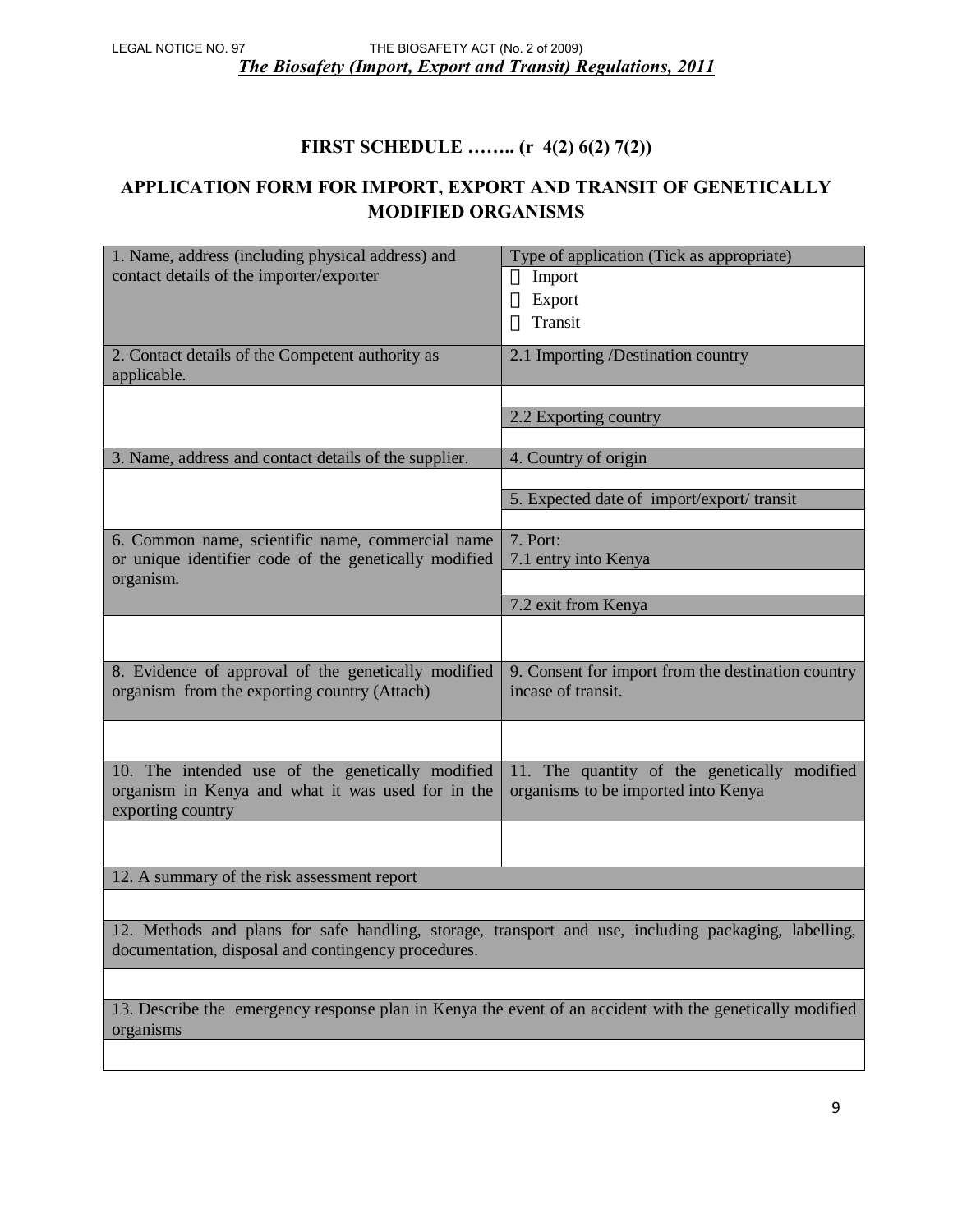*The Biosafety (Import, Export and Transit) Regulations, 2011* LEGAL NOTICE NO. 97 THE BIOSAFETY ACT (No. 2 of 2009)

#### **DECLARATION BY APPLICANT**

I, i i i i i i i i i i of P.O. Box No. i i i i of (Company/ Institution) i i i i .i i . ID No. i i i i i showledge and belief the particulars given in this application are true and correct.

| Declared by |        |                  |
|-------------|--------|------------------|
| this        | day of | <b>DECLARANT</b> |
| at          |        |                  |

Before me Commissioner for Oaths/Magistrate/Judge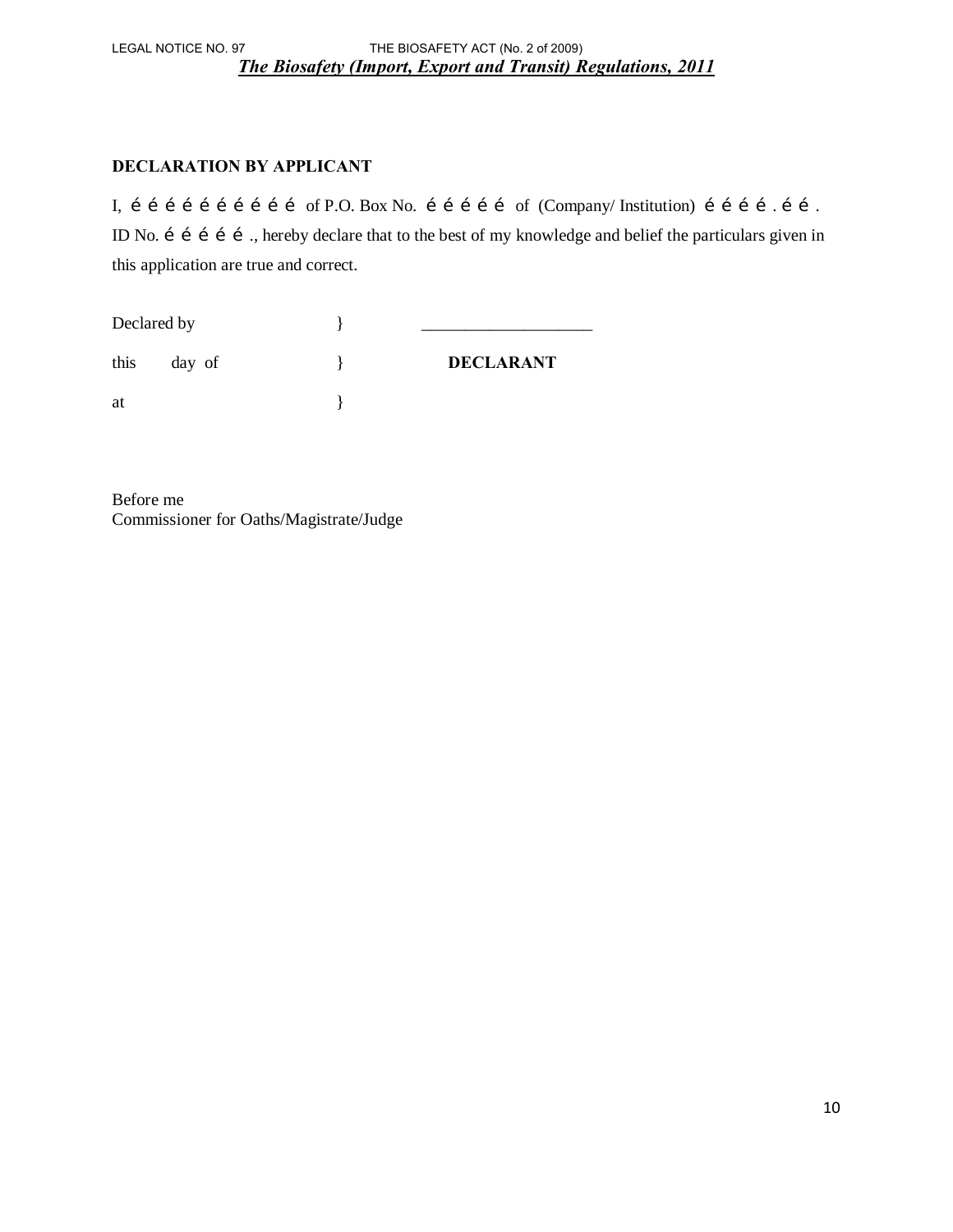*The Biosafety (Import, Export and Transit) Regulations, 2011* LEGAL NOTICE NO. 97 THE BIOSAFETY ACT (No. 2 of 2009)

#### **SECOND SCHEDULE ........ (r 4, 6, and 9)**

#### **APPROVAL**

#### **THE NATIONAL BIOSAFETY AUTHORITY**

#### **APPROVAL TO IMPORT, EXPORT AND TRANSIT\* GENETICALLY MODIFIED ORGANISMS**

| APPROVAL NUMBER                                                                                               | DATE OF ISSUE                    |  |  |  |
|---------------------------------------------------------------------------------------------------------------|----------------------------------|--|--|--|
|                                                                                                               |                                  |  |  |  |
| In accordance with regulation 4, 6 and 7 of the Biosafety (Import, export end transit) Regulations 2011,      |                                  |  |  |  |
| approval is hereby granted to export, import or transit* the genetically modified organism herein stated. The |                                  |  |  |  |
| approval is granted to the applicant mentioned in this approval.                                              |                                  |  |  |  |
| 1.0 Name of the Applicant                                                                                     | 2.0 To import from               |  |  |  |
|                                                                                                               |                                  |  |  |  |
|                                                                                                               | 2.1 Name and address of supplier |  |  |  |
|                                                                                                               |                                  |  |  |  |
|                                                                                                               | 2.2 Country of supplier:         |  |  |  |
|                                                                                                               |                                  |  |  |  |
| 3.0 Identity of the genetically modified organism                                                             |                                  |  |  |  |
| 4.0 Specification of the genetic modification                                                                 |                                  |  |  |  |
| 5.0 Purpose                                                                                                   |                                  |  |  |  |
| This approval is granted subject to the following conditions-                                                 |                                  |  |  |  |
|                                                                                                               |                                  |  |  |  |
|                                                                                                               |                                  |  |  |  |
|                                                                                                               |                                  |  |  |  |